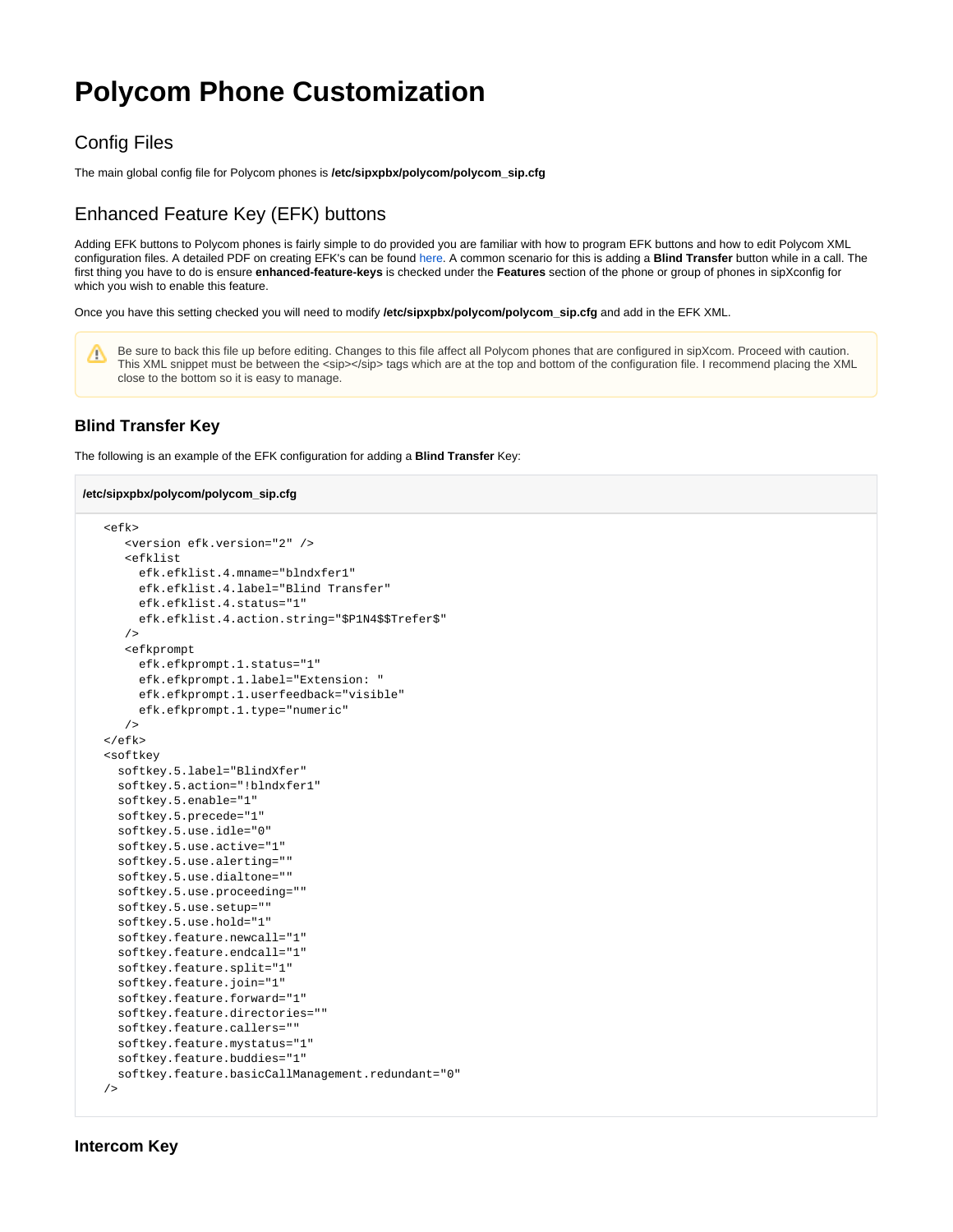The following is an example of how to add an Intercom key

**/etc/sipxpbx/polycom/polycom\_sip.cfg**

```
 <efk>
   <version efk.version="2" />
   <efklist
     efk.efklist.1.mname="intercom1"
     efk.efklist.1.label="Intercom"
     efk.efklist.1.status="1"
     efk.efklist.1.action.string="*76$P1N4$$Tinvite$"
  / <efkprompt
     efk.efkprompt.1.status="1"
     efk.efkprompt.1.label="Extension: "
     efk.efkprompt.1.userfeedback="visible"
     efk.efkprompt.1.type="numeric"
  /\langleefk>
 <softkey
  softkey.3.label="Intercom"
  softkey.3.action="!intercom1"
  softkey.3.enable="1"
  softkey.3.precede="0"
  softkey.3.use.idle="1"
  softkey.3.use.active="1"
  softkey.3.use.alerting="1"
  softkey.3.use.dialtone="1"
  softkey.3.use.proceeding=""
  softkey.3.use.setup=""
  softkey.3.use.hold="1"
  softkey.feature.newcall="1"
  softkey.feature.endcall="1"
  softkey.feature.split="1"
  softkey.feature.join="1"
  softkey.feature.forward="1"
  softkey.feature.directories=""
  softkey.feature.callers=""
  softkey.feature.mystatus="1"
  softkey.feature.buddies="1"
  softkey.feature.basicCallManagement.redundant="0"
 />
```
### **Group Page Key**

The following is an example of how to add a Group Page key, assuming a 2 digit page group: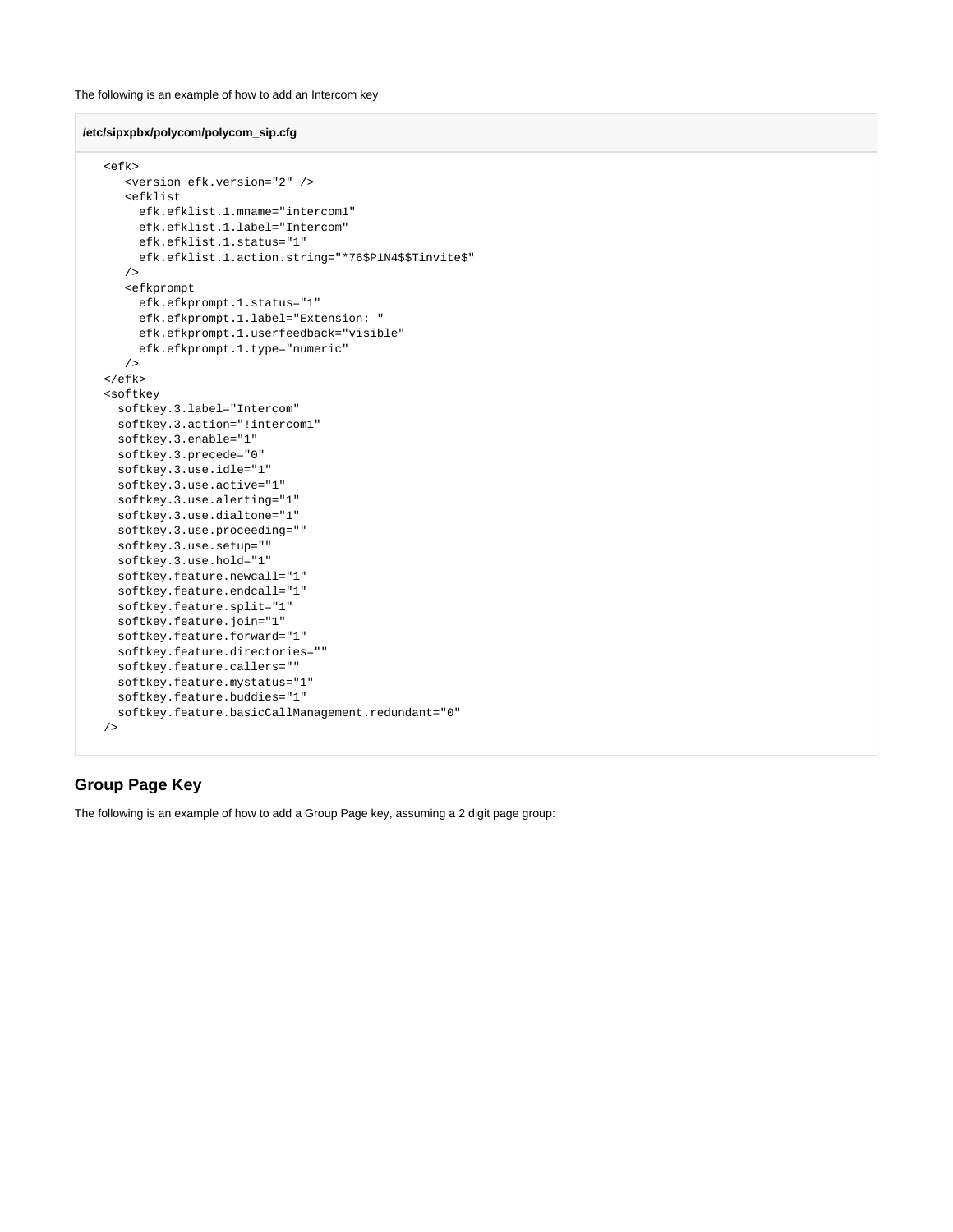#### **/etc/sipxpbx/polycom/polycom\_sip.cfg**

```
 <efk>
   <version efk.version="2" />
   <efklist
     efk.efklist.3.mname="grppage1"
     efk.efklist.3.label="Group Page"
     efk.efklist.3.status="1"
     efk.efklist.3.action.string="*77$P3N2$$Tinvite$"
    />
   <efkprompt
     efk.efkprompt.3.status="1"
     efk.efkprompt.3.label="Page Group: "
     efk.efkprompt.3.userfeedback="visible"
     efk.efkprompt.3.type="numeric"
  /\langleefk>
 <softkey
  softkey.4.label="Grp Page"
  softkey.4.action="!grppage1"
  softkey.4.enable="1"
  softkey.4.precede="0"
  softkey.4.use.idle="1"
  softkey.4.use.active="1"
  softkey.4.use.alerting="1"
  softkey.4.use.dialtone="1"
  softkey.4.use.proceeding=""
  softkey.4.use.setup=""
  softkey.4.use.hold="1"
  softkey.feature.newcall="1"
  softkey.feature.endcall="1"
  softkey.feature.split="1"
  softkey.feature.join="1"
  softkey.feature.forward="1"
  softkey.feature.directories=""
  softkey.feature.callers=""
  softkey.feature.mystatus="1"
  softkey.feature.buddies="1"
  softkey.feature.basicCallManagement.redundant="0"
 />
```
### **Transfer To Voicemail Key**

The following is an example of how to add a Transfer to Voicemail key: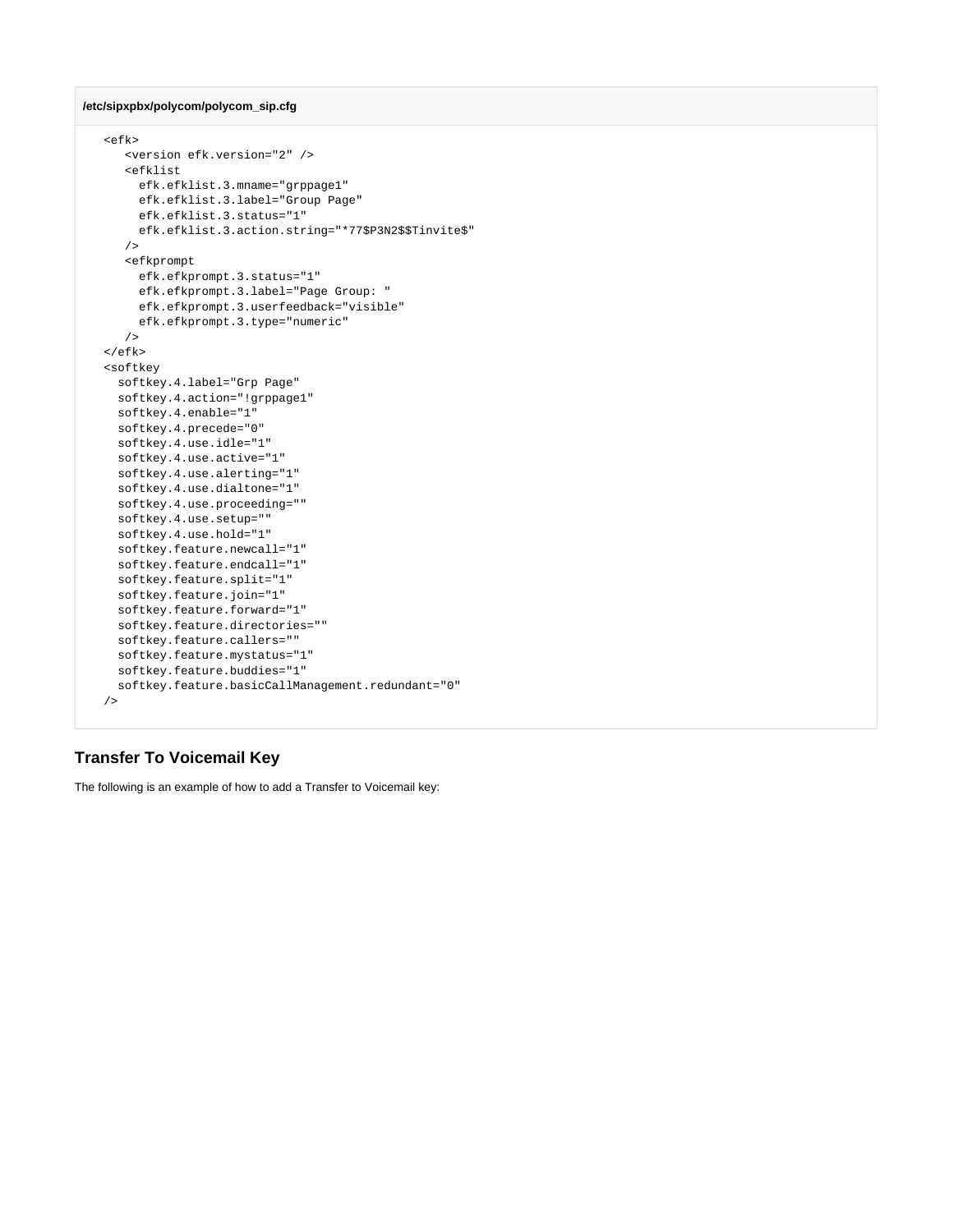#### **/etc/sipxpbx/polycom/polycom\_sip.cfg**

```
 <efk>
    <version efk.version="2" />
    <efklist
     efk.efklist.2.mname="xfervm1"
      efk.efklist.2.label="Transfer To Voicemail"
     efk.efklist.2.status="1"
     efk.efklist.2.action.string="8$P2N4$$Trefer$"
    />
   <efkprompt
     efk.efkprompt.2.status="1"
      efk.efkprompt.2.label="Mail Box: "
      efk.efkprompt.2.userfeedback="visible"
     efk.efkprompt.2.type="numeric"
  / </efk>
 <softkey
  softkey.1.label="Xfer2VM"
  softkey.1.action="!xfervm1"
  softkey.1.enable="1"
  softkey.1.precede="0"
  softkey.1.use.idle="0"
  softkey.1.use.active="1"
  softkey.1.use.alerting=""
  softkey.1.use.dialtone=""
  softkey.1.use.proceeding=""
  softkey.1.use.setup=""
  softkey.1.use.hold=""
  softkey.feature.newcall="1"
  softkey.feature.endcall="1"
  softkey.feature.split="1"
  softkey.feature.join="1"
  softkey.feature.forward="1"
  softkey.feature.directories=""
  softkey.feature.callers=""
  softkey.feature.mystatus="1"
  softkey.feature.buddies="1"
  softkey.feature.basicCallManagement.redundant="0"
 />
```
### **Tying it all together**

To following is a combination of all the examples above:

### **/etc/sipxpbx/polycom/polycom\_sip.cfg**

```
 <efk>
    <version efk.version="2" />
    <efklist
      efk.efklist.1.mname="intercom1"
      efk.efklist.1.label="Intercom"
      efk.efklist.1.status="1"
      efk.efklist.1.action.string="*76$P1N4$$Tinvite$"
      efk.efklist.2.mname="xfervm1"
      efk.efklist.2.label="Transfer To Voicemail"
      efk.efklist.2.status="1"
      efk.efklist.2.action.string="8$P2N4$$Trefer$"
      efk.efklist.3.mname="grppage1"
      efk.efklist.3.label="Group Page"
      efk.efklist.3.status="1"
      efk.efklist.3.action.string="*77$P3N2$$Tinvite$"
      efk.efklist.4.mname="blndxfer1"
      efk.efklist.4.label="Blind Transfer"
      efk.efklist.4.status="1"
      efk.efklist.4.action.string="$P1N4$$Trefer$"
    />
```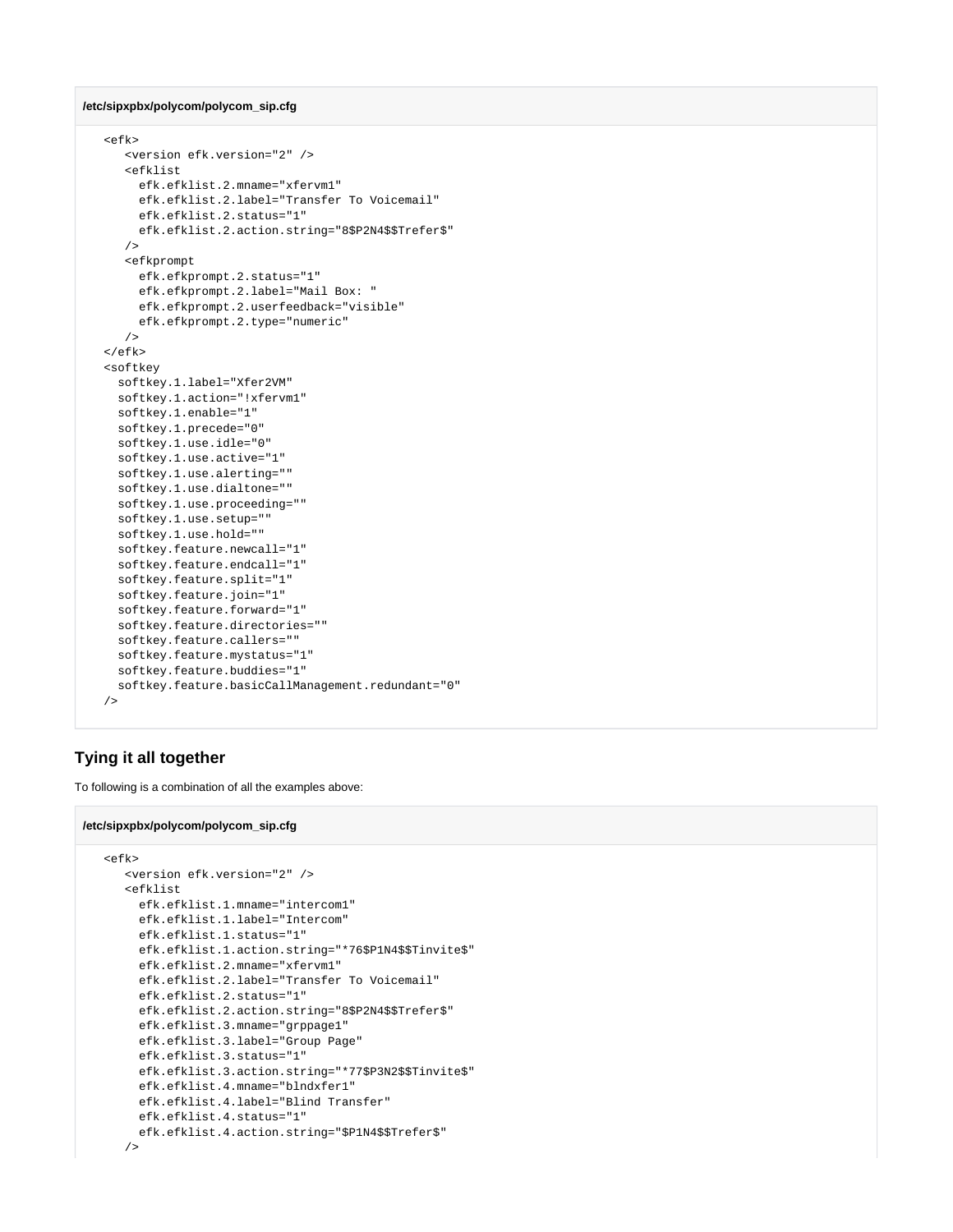```
 <efkprompt
      efk.efkprompt.1.status="1"
      efk.efkprompt.1.label="Extension: "
      efk.efkprompt.1.userfeedback="visible"
      efk.efkprompt.1.type="numeric"
      efk.efkprompt.2.status="1"
      efk.efkprompt.2.label="Mail Box: "
      efk.efkprompt.2.userfeedback="visible"
      efk.efkprompt.2.type="numeric"
      efk.efkprompt.3.status="1"
      efk.efkprompt.3.label="Page Group: "
      efk.efkprompt.3.userfeedback="visible"
      efk.efkprompt.3.type="numeric"
    />
\epsilon/efk>
 <softkey
  softkey.1.label="Xfer2VM"
  softkey.1.action="!xfervm1"
  softkey.1.enable="1"
  softkey.1.precede="0"
  softkey.1.use.idle="0"
  softkey.1.use.active="1"
  softkey.1.use.alerting=""
  softkey.1.use.dialtone=""
  softkey.1.use.proceeding=""
  softkey.1.use.setup=""
  softkey.1.use.hold=""
  softkey.3.label="Intercom"
  softkey.3.action="!intercom1"
  softkey.3.enable="1"
  softkey.3.precede="0"
  softkey.3.use.idle="1"
  softkey.3.use.active="1"
  softkey.3.use.alerting="1"
  softkey.3.use.dialtone="1"
  softkey.3.use.proceeding=""
  softkey.3.use.setup=""
  softkey.3.use.hold="1"
  softkey.4.label="Grp Page"
  softkey.4.action="!grppage1"
  softkey.4.enable="1"
  softkey.4.precede="0"
  softkey.4.use.idle="1"
  softkey.4.use.active="1"
  softkey.4.use.alerting="1"
  softkey.4.use.dialtone="1"
  softkey.4.use.proceeding=""
  softkey.4.use.setup=""
  softkey.4.use.hold="1"
  softkey.5.label="BlindXfer"
  softkey.5.action="!blndxfer1"
  softkey.5.enable="1"
  softkey.5.precede="1"
  softkey.5.use.idle="0"
  softkey.5.use.active="1"
  softkey.5.use.alerting=""
  softkey.5.use.dialtone=""
  softkey.5.use.proceeding=""
  softkey.5.use.setup=""
  softkey.5.use.hold="1"
  softkey.feature.newcall="1"
  softkey.feature.endcall="1"
  softkey.feature.split="1"
  softkey.feature.join="1"
  softkey.feature.forward="1"
   softkey.feature.directories=""
  softkey.feature.callers=""
  softkey.feature.mystatus="1"
  softkey.feature.buddies="1"
   softkey.feature.basicCallManagement.redundant="0"
```

```
 />
```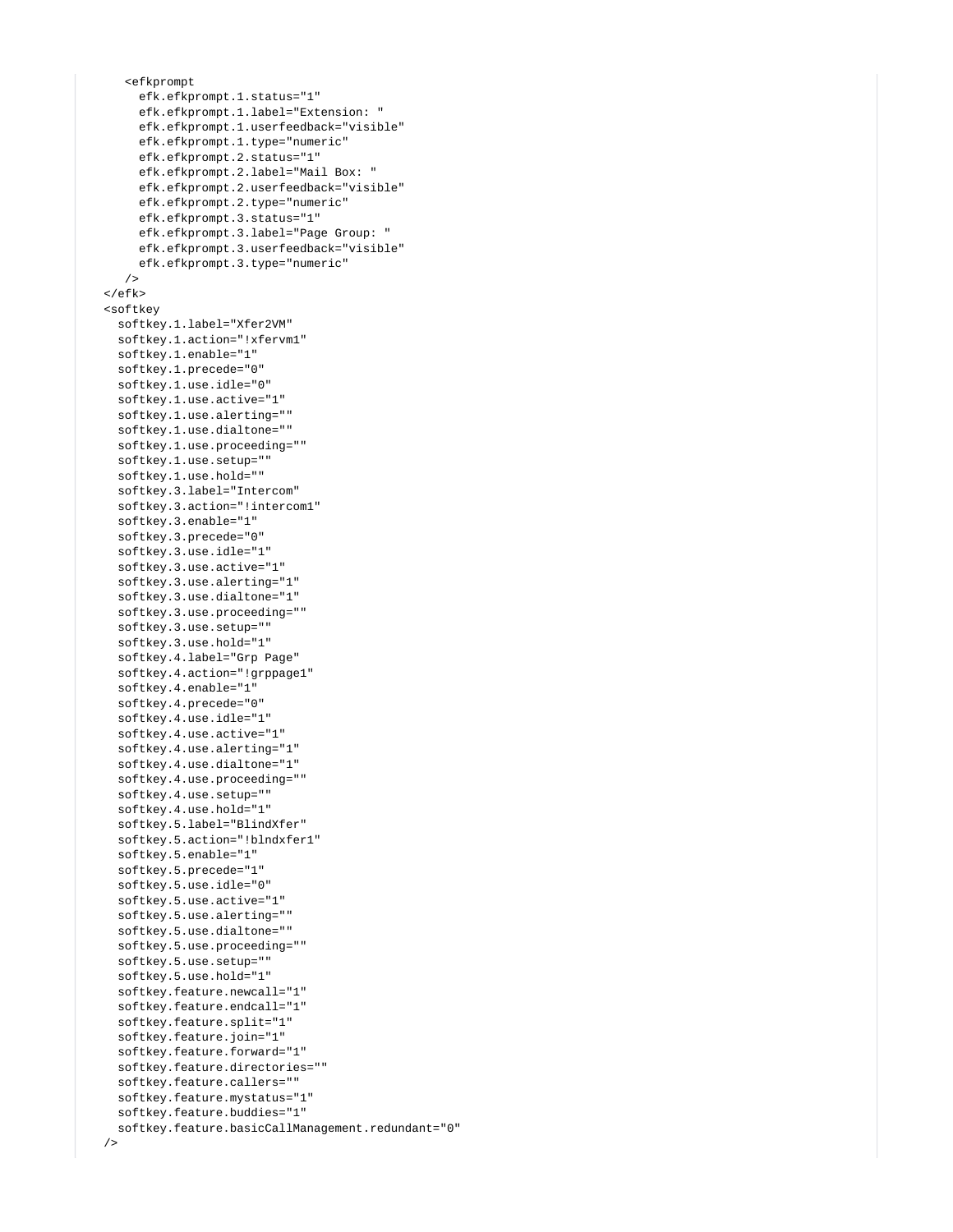To enable these EFK settings, send profiles and restart phones.

# Park Keys

In the following example single digit park orbit numbers are utilized. This can be customized by changing the 1, 2 and 3 values in the following lines that contain action.string (change both the refer and invite lines).

### **/etc/sipxpbx/polycom/polycom\_sip.cfg**

```
<?xml version="1.0" encoding="utf-8" standalone="yes"?>
<!-- SIP Application Configuration File -->
<!-- $RCSfile: sip.cfg,v $ $Revision: 1.483.2.30 $ -->
<sip>
    <resource>
     <finder
         res.finder.sizeLimit="300"
         res.finder.minFree="600"
     />
     <quotas
         res.quotas.1.name="tone"
         res.quotas.1.value="1000"
        res.quotas.2.name="bitmap"
         res.quotas.2.value="10"
         res.quotas.3.name="font"
         res.quotas.3.value="10"
         res.quotas.4.name="xmlui"
         res.quotas.4.value="10"
         res.quotas.5.name="background"
         res.quotas.5.value="600"
     />
    </resource>
    <sampled_audio saf.1=""
    saf.2="BreakBeat.wav"
    saf.3="CTU.wav"
    saf.4="OldRing.wav"
    saf.5="Fantasy.wav"
    saf.6="PrettyBells.wav"
    saf.7="Retro.wav"
     saf.8="Jazzy.wav"
    saf.9="Perky.wav"
    saf.10=""
    saf.11=""
    saf.12=""
    saf.13=""
    saf.14=""
    saf.15=""
    saf.16=""
    saf.17=""
    saf.18=""
    saf.19=""
    saf.20=""
     saf.21=""
    saf.22=""
    saf.23=""
    saf.24=""
    />
    <efk>
       <version efk.version="2" />
       <efklist
         efk.efklist.1.mname="park1"
         efk.efklist.1.label="Park 1"
         efk.efklist.1.status="1"
         efk.efklist.1.action.string="1$Trefer$"
         efk.efklist.2.mname="park2"
         efk.efklist.2.label="Park 2"
         efk.efklist.2.status="1"
         efk.efklist.2.action.string="2$Trefer$"
                 efk.efklist.3.mname="park3"
```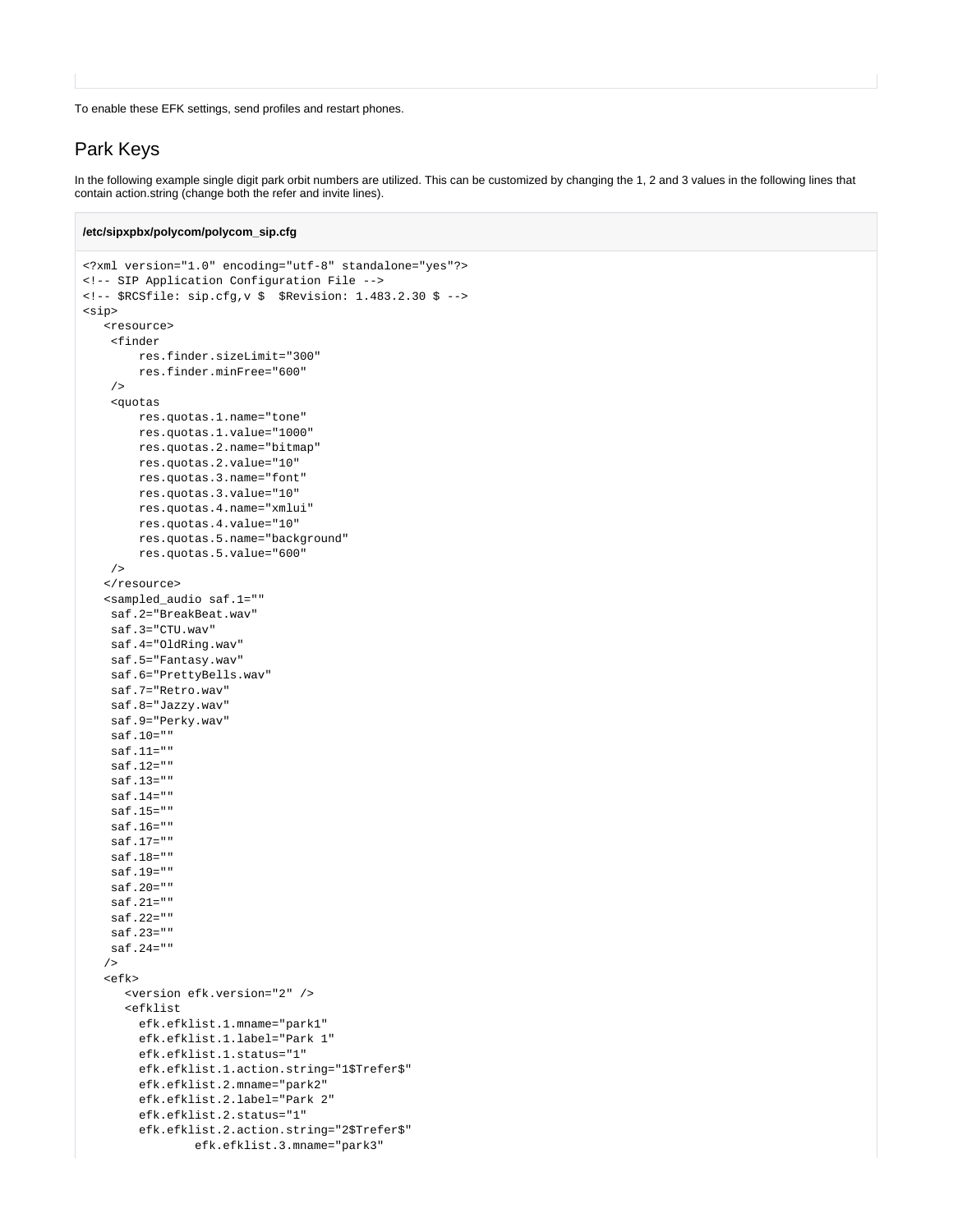```
 efk.efklist.3.label="Park 3"
      efk.efklist.3.status="1"
      efk.efklist.3.action.string="3$Trefer$"
              efk.efklist.4.mname="pickup1"
      efk.efklist.4.label="Park 1"
      efk.efklist.4.status="1"
      efk.efklist.4.action.string="*41$Tinvite$"
              efk.efklist.5.mname="pickup2"
      efk.efklist.5.label="Park 2"
      efk.efklist.5.status="1"
      efk.efklist.5.action.string="*42$Tinvite$"
             efk.efklist.6.mname="pickup3"
      efk.efklist.6.label="Park 3"
      efk.efklist.6.status="1"
      efk.efklist.6.action.string="*43$Tinvite$"
  / <efkprompt
      efk.efkprompt.1.status="1"
      efk.efkprompt.1.label="Extension: "
      efk.efkprompt.1.userfeedback="visible"
      efk.efkprompt.1.type="numeric"
      efk.efkprompt.2.status="1"
      efk.efkprompt.2.label="Mail Box: "
      efk.efkprompt.2.userfeedback="visible"
      efk.efkprompt.2.type="numeric"
      efk.efkprompt.3.status="1"
      efk.efkprompt.3.label="Page Group: "
      efk.efkprompt.3.userfeedback="visible"
     efk.efkprompt.3.type="numeric"
    />
\epsilon/efk>
 <softkey
  softkey.1.label="Park 1"
  softkey.1.action="!park1"
  softkey.1.enable="1"
  softkey.1.precede="0"
  softkey.1.use.idle="0"
  softkey.1.use.active="1"
  softkey.1.use.alerting=""
  softkey.1.use.dialtone=""
  softkey.1.use.proceeding=""
  softkey.1.use.setup=""
  softkey.1.use.hold=""
  softkey.2.label="Park 2"
  softkey.2.action="!park2"
  softkey.2.enable="1"
  softkey.2.precede="0"
  softkey.2.use.idle="0"
  softkey.2.use.active="1"
  softkey.2.use.alerting=""
  softkey.2.use.dialtone=""
  softkey.2.use.proceeding=""
   softkey.2.use.setup=""
  softkey.2.use.hold="0"
      softkey.3.label="Park 3"
  softkey.3.action="!park3"
  softkey.3.enable="1"
  softkey.3.precede="0"
  softkey.3.use.idle="0"
  softkey.3.use.active="1"
  softkey.3.use.alerting=""
  softkey.3.use.dialtone=""
  softkey.3.use.proceeding=""
  softkey.3.use.setup=""
  softkey.3.use.hold="0"
   softkey.4.label="Park 1"
  softkey.4.action="!pickup1"
  softkey.4.enable="1"
  softkey.4.precede="0"
   softkey.4.use.idle="1"
   softkey.4.use.active="0"
```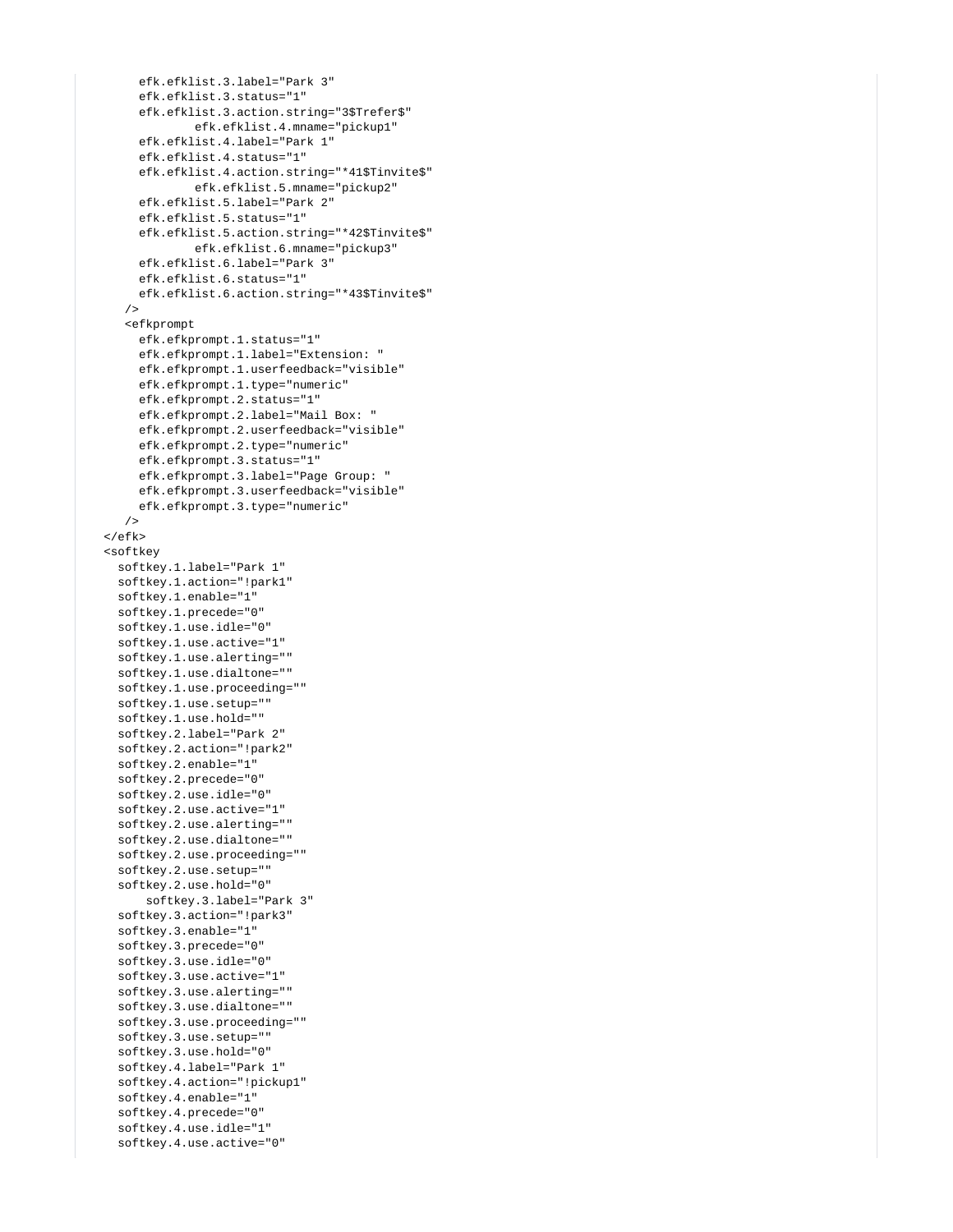```
 softkey.4.use.alerting=""
     softkey.4.use.dialtone=""
     softkey.4.use.proceeding=""
     softkey.4.use.setup=""
     softkey.4.use.hold="0" 
          softkey.5.label="Park 2"
     softkey.5.action="!pickup2"
     softkey.5.enable="1"
     softkey.5.precede="0"
     softkey.5.use.idle="1"
     softkey.5.use.active="0"
     softkey.5.use.alerting=""
     softkey.5.use.dialtone=""
     softkey.5.use.proceeding=""
     softkey.5.use.setup=""
     softkey.5.use.hold="0" 
         softkey.6.label="Park 3"
     softkey.6.action="!pickup3"
     softkey.6.enable="1"
     softkey.6.precede="0"
     softkey.6.use.idle="1"
     softkey.6.use.active="0"
     softkey.6.use.alerting=""
     softkey.6.use.dialtone=""
     softkey.6.use.proceeding=""
     softkey.6.use.setup=""
     softkey.6.use.hold="0"
     softkey.feature.newcall="1"
     softkey.feature.endcall="0"
     softkey.feature.split="1"
     softkey.feature.join="1"
     softkey.feature.forward="1"
     softkey.feature.directories=""
     softkey.feature.callers=""
     softkey.feature.mystatus="1"
     softkey.feature.buddies="1"
     softkey.feature.basicCallManagement.redundant="0"
    />
</sip>
```
# Custom Ringtones

For demonstration purposes here are five sample ringtones you can use: [CTU.wav](https://wiki.ezuce.com/download/attachments/35685153/CTU.wav?version=1&modificationDate=1426278431000&api=v2) [OldRing.wav](https://wiki.ezuce.com/download/attachments/35685153/OldRing.wav?version=1&modificationDate=1426278431000&api=v2) [Rooster.wav](https://wiki.ezuce.com/download/attachments/35685153/Rooster.wav?version=1&modificationDate=1426278431000&api=v2) [Rhodes.wav](https://wiki.ezuce.com/download/attachments/35685153/Rhodes.wav?version=1&modificationDate=1426278431000&api=v2) [Fantasy.wav](https://wiki.ezuce.com/download/attachments/35685153/Fantasy.wav?version=1&modificationDate=1426278431000&api=v2)

### **Version 4.6 using Polycom firmware 4.x and above**

The template for newer phones within sipXcom 4.6 has a tab under the phone configuration, or phone group configuration for adding a customer Polycom file. At that tab, enter the name of a custom Polycom file that contains your customer ringtones.

Create the customer configuration file and use the following format within that file for your ring tones -

<sampled\_audio saf.1="ctu\_16.wav" saf.2="OldRing.wav" saf.3="Rooster.wav" saf.4="Rhodes.wav" saf.5="Fantasy.wav" saf.6="" saf.7="" saf.8="" saf.9="" saf.10="" saf.11="" saf.12="" saf.13="" saf.14="" saf.15="" saf.16="" saf.17="" saf.18="" saf.19="" saf.20="" saf.21="" saf.22="" saf.23="" saf.24="" />

Upload the customer file and your ring tones to the /var/sipxdata/configserver/phone/profile/tftproot/

Upload your custom ring tones to the same directory

**Version 4.4 and prior versions and 4.6 using Polycom firmware versions below 4.x**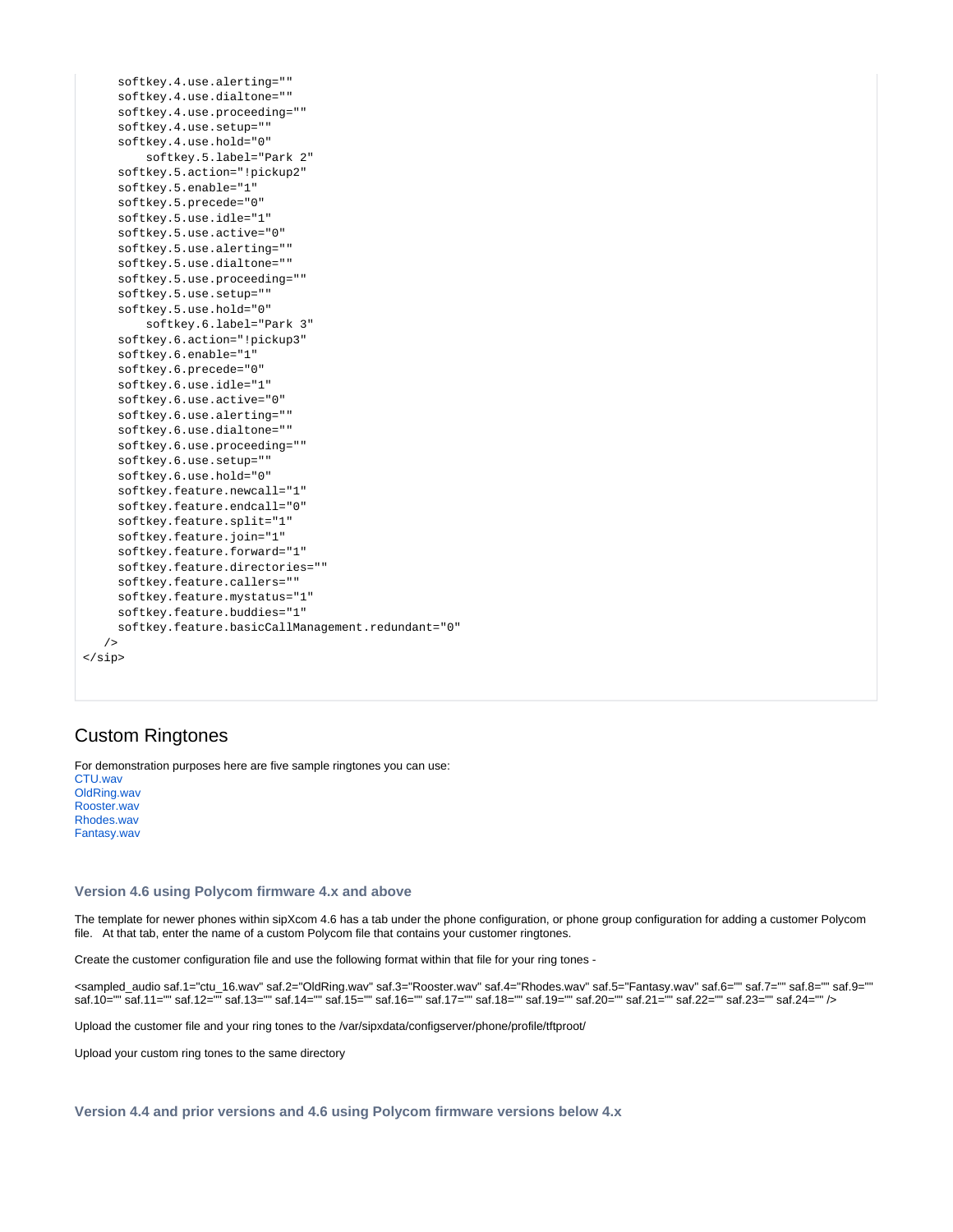Under **Devices -> Device Files** upload them as **Unmanaged (T)FTP Files**. You will now need to modify **/etc/sipxpbx/polycom/polycom\_sip.cfg** and find then change the following line:

### **/etc/sipxpbx/polycom/polycom\_sip.cfg**

|               | <sampled_audio< td=""></sampled_audio<> |
|---------------|-----------------------------------------|
|               | $sat.1 = "$                             |
|               | $sat.2=$ "                              |
|               | $saf.3=$ "                              |
|               | $sat.4=$ ""                             |
|               | $sat.5$ =""                             |
|               | $sat.6 = "$                             |
|               | $saf.7 = "$                             |
|               | $sat.8 = "$                             |
|               | $saf.9 = "$                             |
|               | saf.10=""                               |
|               | saf.11=""                               |
|               | saf.12=""                               |
|               | saf.13=""                               |
|               | saf.14=""                               |
|               | saf.15=""                               |
|               | saf.16=""                               |
|               | saf.17=""                               |
|               | saf.18=""                               |
|               | saf.19=""                               |
|               | saf.20=""                               |
|               | saf.21=""                               |
|               | saf.22=""                               |
|               | saf.23=""                               |
|               | saf.24=""                               |
| $\rightarrow$ |                                         |
|               |                                         |

to

Δ

```
/etc/sipxpbx/polycom/polycom_sip.cfg
<sampled_audio
    saf.1=""
    saf.2="CTU.wav"
    saf.3="Rhodes.wav"
     saf.4="Rooster.wav"
     saf.5="OldRing.wav"
     saf.6="Fantasy.wav"
     saf.7=""
    saf.8=""
     saf.9=""
     saf.10=""
     saf.11=""
     saf.12=""
     saf.13=""
     saf.14=""
     saf.15=""
     saf.16=""
     saf.17=""
     saf.18=""
     saf.19=""
     saf.20=""
     saf.21=""
     saf.22=""
     saf.23=""
     saf.24=""
/>
```
Note that **saf.1** is left blank. This slot is actually used by the default sound file **SoundPointIPWelcome.wav** so if a sound file is defined in this slot it will not appear on the phone.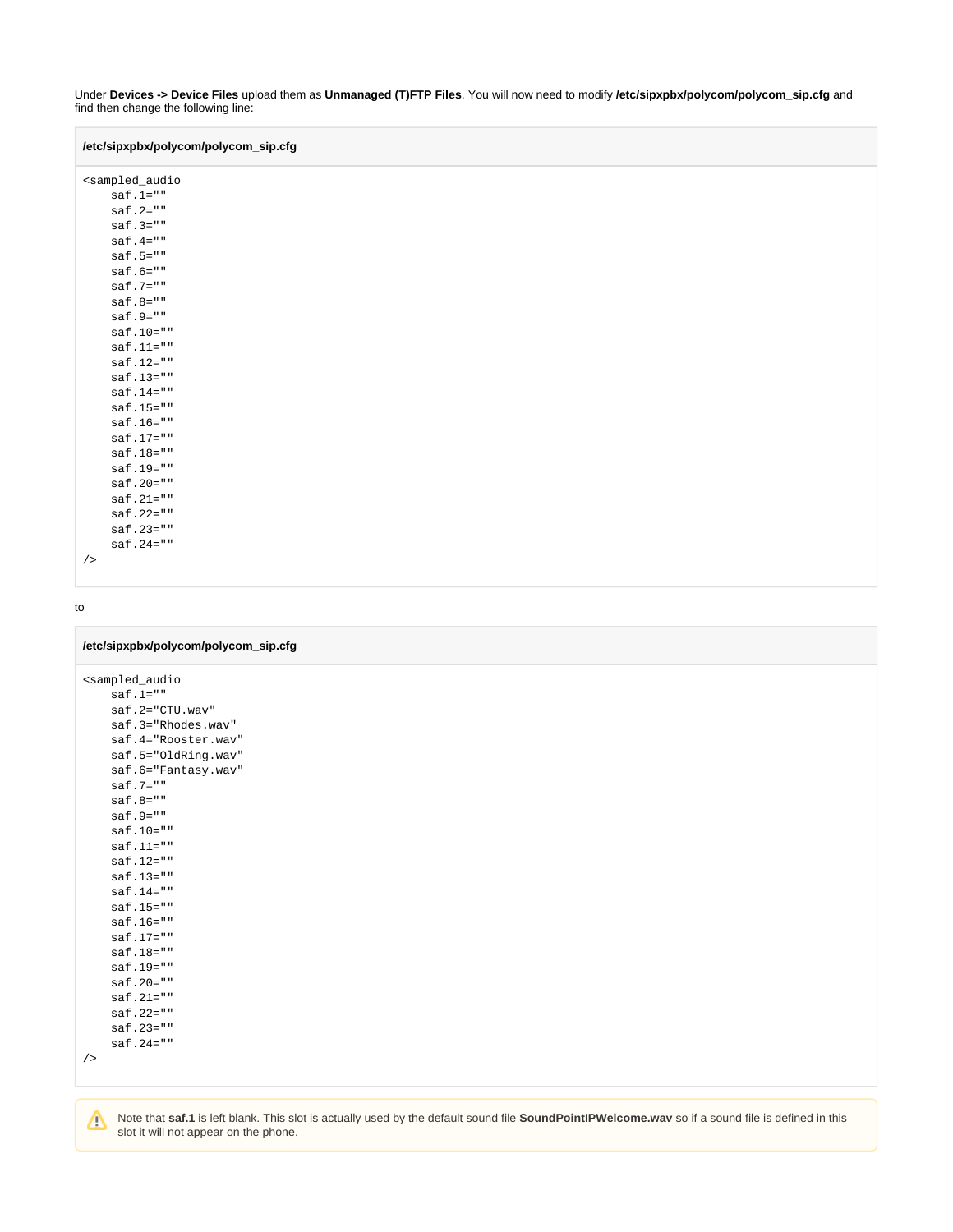

To enable the ringtones, send profiles and restart phones.

### Change User and Admin Passwords for Polycom Phones

This will allow you to change the web and telephone keypad passwords for admin (default is 456) and User (default is 123) on the Polycom phones. Tested with Polycom firmware version 4.0.4 and sipXcom version 4.6 Update 8.

- Log into server command line interface.
- With your favorite text editor, create /var/sipxdata/configserver/phone/profile/tftproot/passwords.cfg
- The file should look like the following:

#### **/var/sipxdata/configserver/phone/profile/tftproot/passwords.cfg**

```
<?xml version="1.0" encoding="utf-8" standalone="yes"?>
<device device.set="1"/>
  <auth device.auth.localAdminPassword.set="1" device.auth.localAdminPassword="your_user_pwd"/>
   <auth device.auth.localUserPassword.set="1" device.auth.localUserPassword="your_user_pwd"/>
```
- Save your file.
- In the sipXcom web interface, you can apply this to phones individually or to groups in the **Custom Configuration** field. If that field is blank, input just the filename you created above (not the entire path); if you already have other custom config files, you can append this to the list.
- Save, send profiles and restart phones.

# Custom Background Logos

The lines that the user needs to enter or customize will be in red in the section below! The rest should mostly be copy-and-pastable.

#### **Polycom Soundpoint IP 335**

```
<?xml version="1.0" encoding="utf-8" standalone="yes"?>
<bg>
         <bg.medRes>
                 <bg.medRes.gray bg.medRes.gray.selection="3,1">
                          <bg.medRes.gray.bm bg.medRes.gray.bm.1.adj="0" bg.medRes.gray.bm.1.name="Logo256x116.
jpg" />
                 </bg.medRes.gray>
         </bg.medRes>
</bg>
<up
         up.backlight.idleIntensity="0"
/>
```
### **Polycom Soundpoint IP 650**

```
<?xml version="1.0" encoding="utf-8" standalone="yes"?>
<bg>
     <bg.hiRes>
       <bg.hiRes.gray bg.hiRes.gray.selection="3,1">
        <bg.hiRes.gray.bm bg.hiRes.gray.bm.1.adj="0" bg.hiRes.gray.bm.1.em.name="Logo320x160.jpg" bg.hiRes.gray.
bm.1.name="Logo320x160.jpg" />
      </bg.hiRes.gray>
     </bg.hiRes>
  </bg>
<up
         up.backlight.idleIntensity="0"
/>
```
- Create a custom config file with your favorite text editor referencing the code blocks above.
- Change the logo filename portion appropriately and save.
- Upload the custom config file and your properly sized logo to the sipXcom/openUC system.